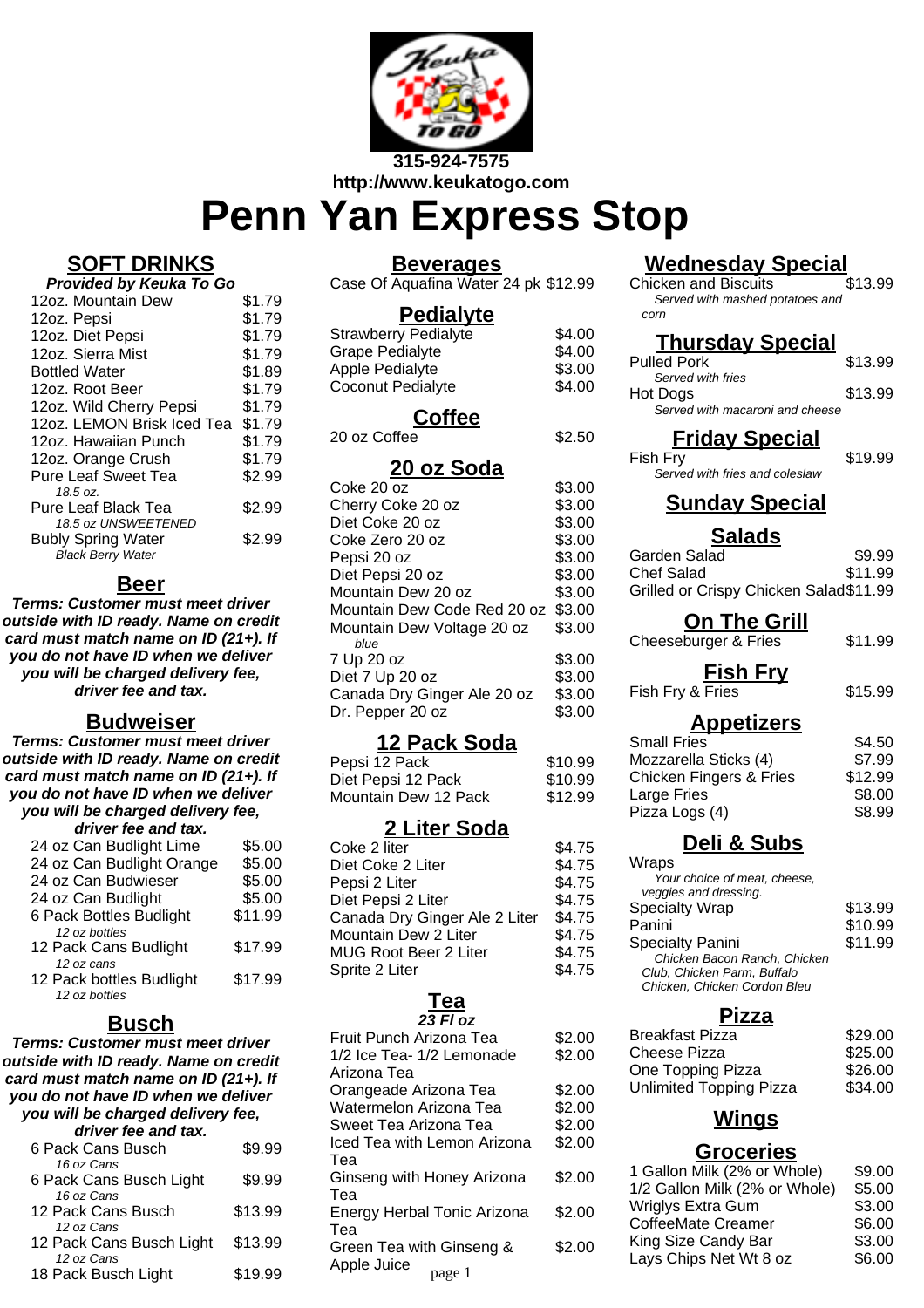#### **Coors**

**Terms: Customer must meet driver outside with ID ready. Name on credit card must match name on ID (21+). If you do not have ID when we deliver you will be charged delivery fee,**

| driver fee and tax.       |         |
|---------------------------|---------|
| 24 oz Cans Coors Light    | \$5.00  |
| 6 Pack Cans Coors Light   | \$11.99 |
| 16 oz Cans                |         |
| 10 Dool: Cano Cooro Light | 01700   |

- 12 Pack Cans Coors Light \$17.99 12 oz Cans
- 12 Pack Bottles Coors Light \$17.99 12 oz Bottles

#### **Corona**

**Terms: Customer must meet driver outside with ID ready. Name on credit card must match name on ID (21+). If you do not have ID when we deliver you will be charged delivery fee,**

| driver fee and tax.   |         |
|-----------------------|---------|
| 24 oz Can Corona      | \$6.00  |
| 6 Pack Bottles Corona | \$16.99 |
| 12 oz Bottles         |         |

#### **Genesee Beer**

**Terms: Customer must meet driver outside with ID ready. Name on credit card must match name on ID (21+). If you do not have ID when we deliver you will be charged delivery fee, driver fee and tax.**

#### **Keystone**

**Terms: Customer must meet driver outside with ID ready. Name on credit card must match name on ID (21+). If you do not have ID when we deliver you will be charged delivery fee, driver fee and tax.**

#### **Labatt Blue**

**Terms: Customer must meet driver outside with ID ready. Name on credit card must match name on ID (21+). If you do not have ID when we deliver you will be charged delivery fee,**

| driver fee and tax.                              |  |
|--------------------------------------------------|--|
| 24 Oz Can Labatt<br>\$5.00                       |  |
| \$5.00<br>24 oz Can Labatt Blue Light            |  |
| 24 oz Can Labatt Blue Max Ice\$5.00              |  |
| \$11.99<br>6 Pack Cans Labatt Blue<br>12 oz Cans |  |
| 6 Pack Cans Labatt Blue Ligh\$11.99              |  |
| 12 oz Can                                        |  |
| 12 Pack Bottles Labatt Blue \$17.99              |  |
| 12 oz Bottles                                    |  |
| 12 Pack Bottles Labatt Blue \$17.99              |  |
| Lite                                             |  |
| 12 oz Bottles                                    |  |
| 12 Pack Cans Labatt Blue \$17.99                 |  |
| 12 Pack Cans Labatt Blue Lig\$17.99              |  |
| Michelo                                          |  |

**Terms: Customer must meet driver outside with ID ready. Name on credit card must match name on ID (21+). If you do not have ID when we deliver you will be charged delivery fee, driver fee and tax.** 24 Oz Michelob Ultra  $$5.00$  Kiwi Strawberry Arizona Tea \$2.00

# **Sports Drinks**

| 28 fl oz                     |        |
|------------------------------|--------|
| Powerade Zero Sugar Grape    | \$3.50 |
| Powerade Zero Sugar Fruit    | \$3.50 |
| Punch                        |        |
| Powerade Zero Sugar Mixed    | \$3.50 |
| Berry                        |        |
| Powerade Orange              | \$3.50 |
| Powerade Fruit Punch         | \$3.50 |
| Powerade Mountain Berry Blue | \$3.50 |
| Powerade Grape               | \$3.50 |
| Gatorade Orange              | \$4.50 |
| Gatorade Grape               | \$4.50 |
| Gatorade Glacier Freeze      | \$4.50 |
| Gatorade Strawberry          | \$4.50 |
| Gatorade Lemon-Lime          | \$4.50 |
| Gatorade Cool Blue           | \$4.50 |
| Gatorade Fruit Punch         | \$4.50 |

# **Energy Drinks**

#### **Red Bull**

| Red Bull Original 12 oz      | \$5.00 |
|------------------------------|--------|
| Red Bull Sugar Free 12 oz    | \$5.00 |
| Red Bull Coconut Berry 12 oz | \$7.00 |
| <b>Special Edition</b>       |        |
| Red Bull Blueberry 12 oz     | \$7.00 |
| <b>Special Edition</b>       |        |
| Red Bull Tropical 12 oz      | \$7.00 |
| <b>Special Edition</b>       |        |
| Red Bull Peach-Nectarine 12  | \$7.00 |
| OΖ                           |        |
| <b>Special Edition</b>       |        |
| Red Bull Watermelon 12 oz    | \$7.00 |
| <b>Special Edition</b>       |        |
| Red Bull 16 oz               | \$6.00 |
| Red Bull 20 oz               | \$8.00 |
| Red Bull Sugar Free 20 oz    | \$8.00 |
|                              |        |

# **Monster Drinks**

| æ<br>. .<br>. .<br>Monster Original                | \$5.00 |
|----------------------------------------------------|--------|
| $16f$ l $0z$                                       |        |
| Monster Zero Sugar Ultra                           | \$5.00 |
| Sunrise                                            |        |
| $16f$ l $27$                                       |        |
| Monster Zero Sugar Ultra Blue \$5.00<br>16 fl $oz$ |        |
| Monster Zero Sugar Ultra Violet \$5.00             |        |
| $16f$ l oz                                         |        |
| Monster Zero Sugar Ultra                           | \$5.00 |
| Paradise                                           |        |
| $16f$ l oz                                         |        |
| Monster Zero Sugar Rose                            | \$5.00 |
| $16f$ l $0z$                                       |        |
| Monster Zero Sugar Ultra                           | \$5.00 |
| Fiesta                                             |        |
| $16f$ l oz                                         |        |
| Monster Zero Sugar Zero                            | \$5.00 |
| 16 fl oz white                                     |        |
| Monster Juice Khaotic<br>16 fl oz                  | \$5.00 |
| Monster Juice Mango Loco                           | \$5.00 |
| $16f$ l oz                                         |        |
| Monster Juice Pipeline Punch                       | \$5.00 |
| 16 fl oz                                           |        |
| Monster Juice Pacific Punch                        | \$5.00 |
| $16f$ l oz                                         |        |
| Monster Juice Papillion                            | \$5.00 |
| $16f$ l oz                                         |        |

| Doritos chips 9 3/4 oz              | \$6.00  |
|-------------------------------------|---------|
| Bachman Jax Curls Net Wt            | \$5.00  |
| 9.75                                |         |
| <b>Real Cheddar Cheese Puffs</b>    |         |
| Utz Pretzels Net Wt 16 oz           | \$5.00  |
| Utz Cheddar Cheese Popcorn          | \$5.00  |
| Net Wt 6.5                          |         |
| <b>Tostitos Original Restaurant</b> | \$6.00  |
| Style Chips                         |         |
| Net Wt 10 oz                        |         |
| <b>Tostitos Scoops</b>              | \$6.00  |
| Net Wt 13 oz                        |         |
| Salsa Con Queso                     | \$7.00  |
| Mild Cheese dip.                    |         |
| Mild Salsa                          | \$7.00  |
| French Onion Dip                    | \$7.00  |
| lce                                 |         |
|                                     |         |
| Ice 8lb Bag                         | \$5.00  |
| Ice 20 Lb Bag                       | \$10.00 |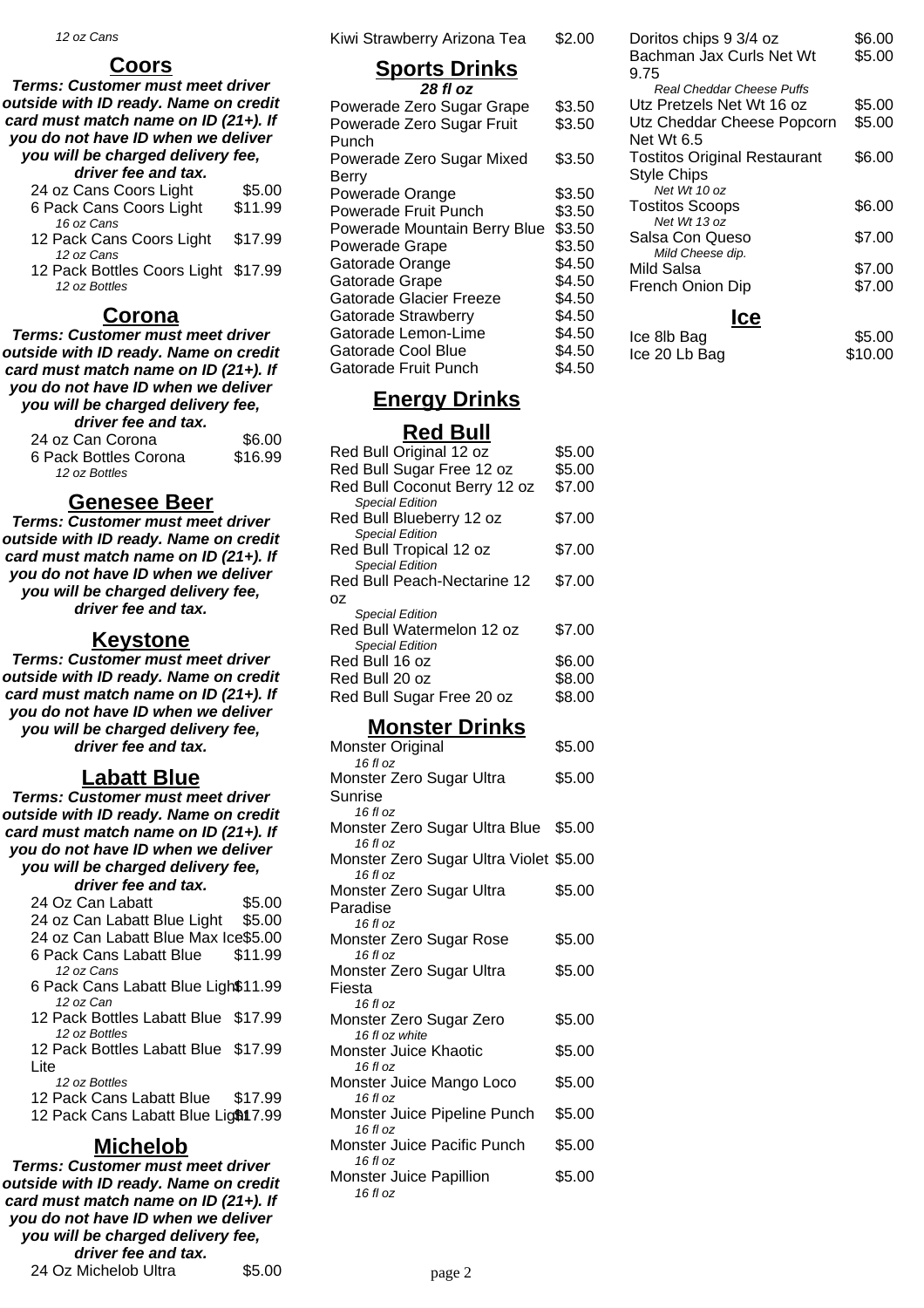- 6 Pack Bottles Michelob Ultra\$13.99 12 oz Bottles
- 12 Pack Cans Michelob Gold \$20.99 12 oz Cans
- 12 Pack Can Michelob Ultra \$20.99 12 oz Cans
- 12 Pack Bottles Michelob Gol \$20.99 12 oz bottles
- 12 Pack Bottles Michelob Ultr\$20.99 12 oz Bottles
- 12 Pack Bottles Michelob Light 20.99 12 oz Bottles

12 Pack Michelob Ultra Organ\$24.99 Variety

#### **Old Milwaukee**

**Terms: Customer must meet driver outside with ID ready. Name on credit card must match name on ID (21+). If you do not have ID when we deliver you will be charged delivery fee, driver fee and tax.**

#### **Pabst Blue Ribbon**

**Terms: Customer must meet driver outside with ID ready. Name on credit card must match name on ID (21+). If you do not have ID when we deliver you will be charged delivery fee, driver fee and tax.**

#### **Southern Tier IPA**

**Terms: Customer must meet driver outside with ID ready. Name on credit card must match name on ID (21+). If you do not have ID when we deliver you will be charged delivery fee, driver fee and tax.** 6 Pack Bottles Southern Tier \$16.99 IPA

12 oz Cans

#### **Four Locos**

**Terms: Customer must meet driver outside with ID ready. Name on credit card must match name on ID (21+). If you do not have ID when we deliver you will be charged delivery fee, driver fee and tax.**

#### **Mike Harder**

**Terms: Customer must meet driver outside with ID ready. Name on credit card must match name on ID (21+). If you do not have ID when we deliver you will be charged delivery fee, driver fee and tax.**

#### **Redds Hard Apple**

**Terms: Customer must meet driver outside with ID ready. Name on credit card must match name on ID (21+). If you do not have ID when we deliver you will be charged delivery fee, driver fee and tax.**

#### **Smirnoff**

**Terms: Customer must meet driver outside with ID ready. Name on credit card must match name on ID (21+). If you do not have ID when we deliver you will be charged delivery fee, driver fee and tax.**